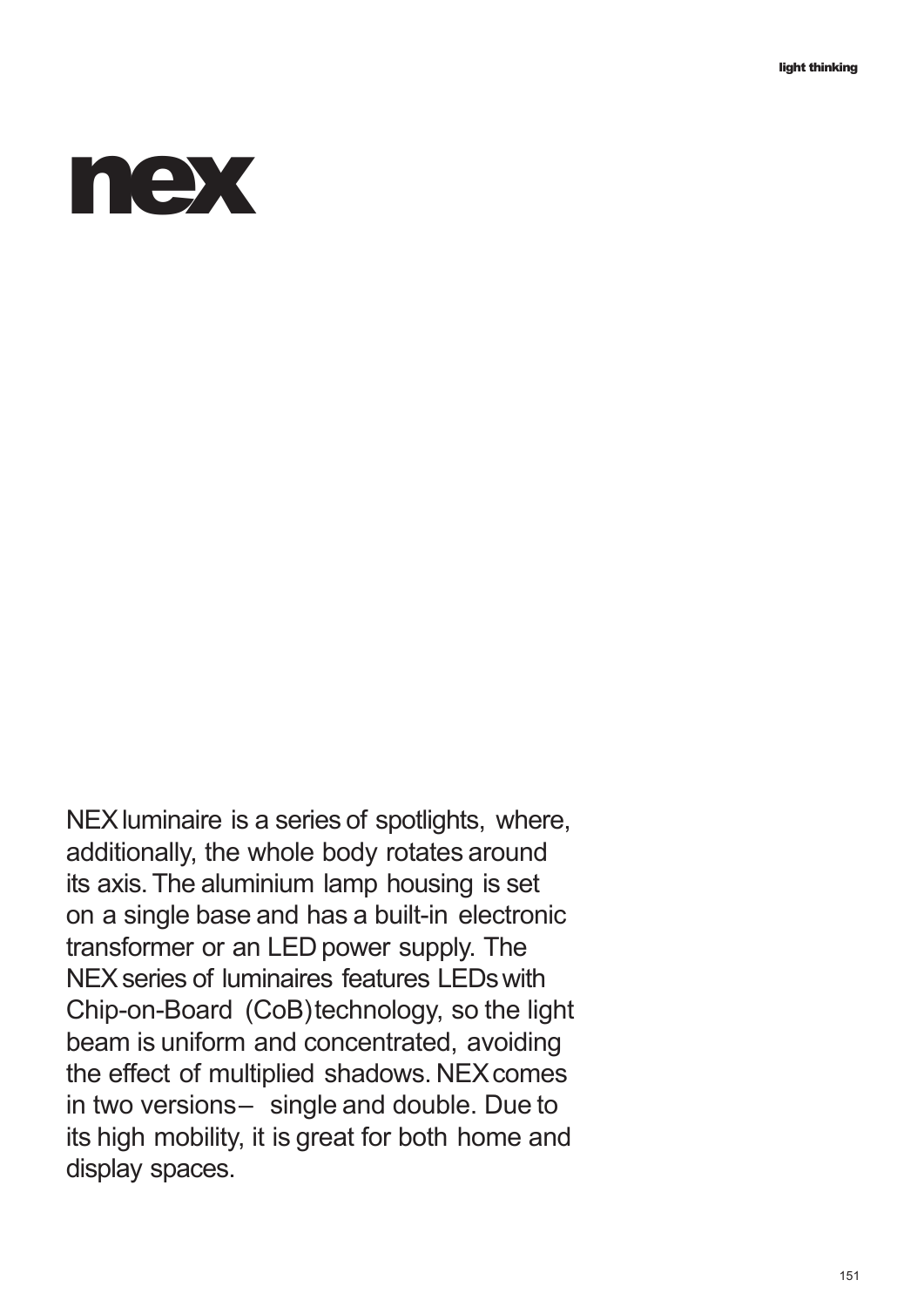

 $nex x2 / x1NT$